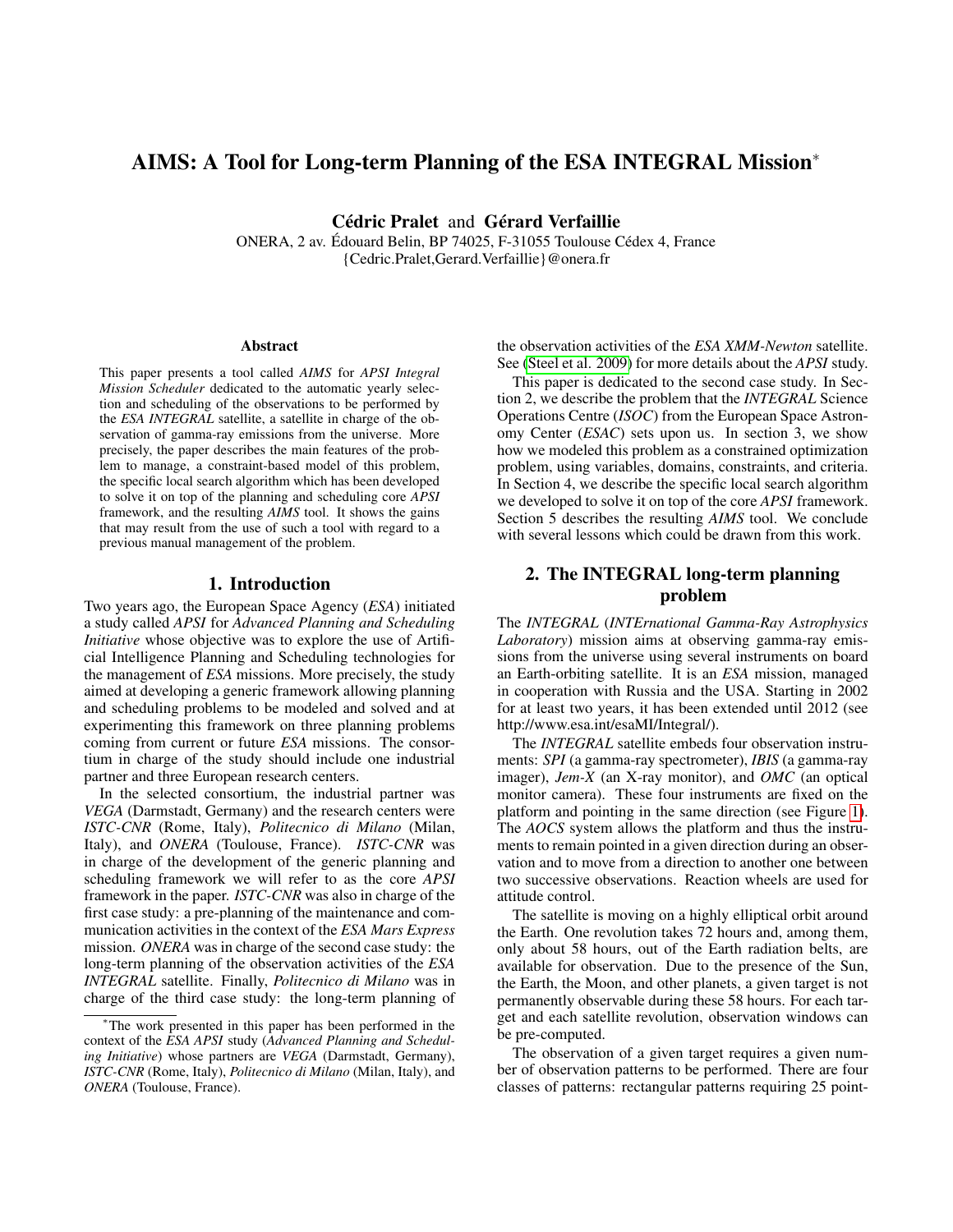

Figure 1: The INTEGRAL satellite

<span id="page-1-0"></span>ings, hexagonal patterns requiring 7 pointings, staring patterns requiring only one pointing, and user-defined patterns. Each pointing takes a given duration. It is not mandatory and it is often impossible to perform an observation within one revolution. As a consequence, an observation can be split into sub-observations, each one including a chosen number of patterns. It is even not mandatory to perform an observation pattern in one shot: rectangular, hexagonal, and userdefined patterns can be split into sub-patterns, each one including a chosen number of pointings. We assume that, for each observation, the user defines the number  $N$  of elementary observations which make it up and thus their common duration: the observation duration divided by N.

With each observation of a given target, is associated a type which specifies the way observation must be performed. There are four observation types:

- normal observations (*NO*) which must be split as less as possible and ended as early as possible after they started;
- no-splitting observations (*NS*) which must not be interleaved with other observations;
- periodic observations (*PE(p,t)*) which must be decomposed into elementary observations to be performed every  $p$  revolutions with a tolerance of  $t$  on the deviation from the period;
- spread observations  $(SP(n))$  which must be decomposed into  $n$  sub-observations to be spread as much as possible over the year and to be each performed with no splitting.

The slewing time between two successive observations is not directly considered in the long-term planning. It is however indirectly considered by limiting the number of different observations within each revolution. Moreover, in order to keep some time available for opportunistic observations of unexpected events such as the appearance of new X-ray/gamma-ray sources, only a given percentage of the observation time within each revolution is considered to be available at the planning time. Constraints related to energy, data recording and downloading are not taken into account in the long-term planning.

Each year, the *ISOC* emits an announcement of opportunity (*AO*) to which scientists answer by emitting observation requests. Then, a target allocation committee selects observation requests and assigns to each selected request a priority and a realization percentage above which the observation is considered to be achieved (in general, 100% is not mandatory).

The long-term planning problem consists in selecting and scheduling over the next observation period (generally of one year duration) the observations associated with the current *AO*. Note that in practice all the observations associated with an *AO* cannot be fully satisfied over one observation period: the problem is over-constrained. As a consequence, the observations that are associated with the previous *AO*, but can be only partially satisfied over the current observation period, must be added (with a high priority) to those associated with the current *AO*.

Throughout the observation period, regular re-planning is necessary due to unexpected observation requests or to changes in the existing observation requests. Moreover, the long-term plan serves as an input for regular short-term planning which decides on the detailed activities to be performed by the satellite.

The resulting long-term planning problem is a kind of over-constrained scheduling problem [\(Smith 2004;](#page-7-1) [Kramer,](#page-7-2) [Barbulescu, and Smith 2007\)](#page-7-2) where the objective is to perform each observation as much and as well as possible, taking observation priorities into account and knowing that each observation has at its disposal a set of observation windows and can be split into sub-observations, but that observations cannot overlap.

# 3. A constraint-based model

# 3.1 Data

The problem data is the following one:

- a set  $R$  of revolutions over the planning horizon and, for each revolution  $r \in R$ , a starting time  $S(r)$  and an ending time  $E(r)$  of the window available for observation within r, as well as a maximum filling percentage  $M(r)$  of r; windows associated with two revolutions do not overlap;
- a set P of priority levels and for each level  $p \in P$ , a weight  $WE(p)$  which reflects the relative importance of observations of level p.
- a set O of observations and for each observation  $o \in O$ , a type  $TY$ (o) (NO for *normal*, NS for *no-splitting*,  $PE(p, t)$  for *periodic*, or  $SP(n)$  for *spread*), a priority level  $P(o) \in P$ , a total duration  $D(o)$ , the duration  $DEO(o)$  of an elementary observation, a number  $NEO(o)$  of elementary observations  $(D(o) = NEO(o) \cdot$  $DEO(o)$ ), a percentage  $PCA(o)$  above which o is considered to be achieved, and a set  $W(o)$  of windows available for o; for each observation window  $w \in W(o)$ , a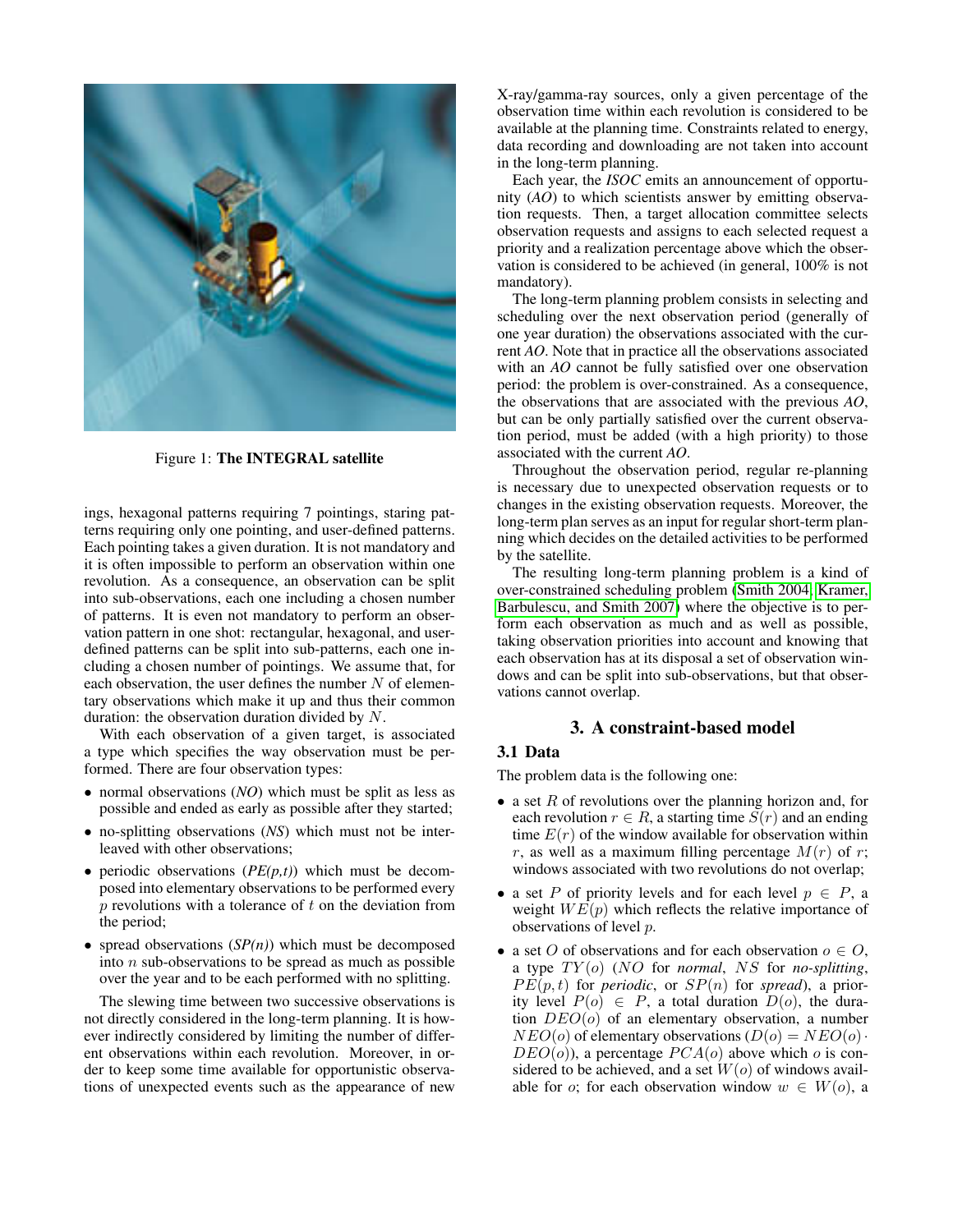revolution  $R(w) \in R$ , a starting time  $S(w)$  and an ending time  $E(w)$ ; several windows may be available for performing an observation  $o$  within a revolution  $r$ ; however, they do not overlap; if  $TY(o) = SP(n)$ , observation o is decomposed into a set  $SO(o)$  of n sub-observations and the set  $W(o)$  of the windows associated with o is partitioned into *n* subsets, each one  $W(so)$  associated with a sub-observation  $so \in SO(o)$ .

In order to model the problem, we introduce the notion of observation activity: an observation activity is a set (possibly empty) of contiguous elementary observations associated with an observation  $o$  in a window  $w$ .

With each normal observation  $o(TY(o) = NO)$  and each window  $w \in W(o)$ , we systematically associate two observation activities. This allows more interleaving between observations and is very useful when some of the observations must be performed at a fixed time. However, with each special observation  $o(TY(o) \in \{NS, PE, SP\})$  and each window  $w \in W(o)$ , we associate only one observation activity: for no-splitting observations, no interleaving with other observations is allowed; for periodic observations, only one elementary observation is allowed per revolution; finally, for spread observations, each sub-observation is no-splitting.

In the sequel, OA denotes the set of observation activities. For each  $oa \in OA$ ,  $O(oa)$  denotes the associated observation,  $W(oa)$  the associated window, and  $R(oa)$  the associated revolution. For each observation  $o \in O$  (resp. each revolution  $r \in R$ ),  $OA(o)$  (resp.  $OA(r)$ ) denotes the set of observation activities associated with  $o$  (resp.  $r$ ).

To the problem data, must be finally added the maximum number MOA of no empty observation activities per revolution, useful to limit time spent on slewing between observation activities.

Figure [2](#page-2-0) shows an example of solution (plan) of an instance involving 5 revolutions and 8 observations. For example, for observation  $o_1$ , we have 6 observation windows and 4 non empty observation activities: the first one involving 3 elementary observations in the first window and the other three ones involving each 2 elementary observations in the last three windows. For observation  $o_2$ , we have 4 observation windows and 4 non empty observation activities, each one involving only one elementary observation in each window. We can observe two non empty observation activities in the same window for observation  $o_3$  in the last window. We can also observe that no observation activity is associated with observations  $o_5$  and  $o_6$  (all of them are empty). Finally, we can observe that the duration of an elementary observation is observation dependent: for example, greater with  $o_2$  than with  $o_1$ .

### 3.2 Variables

Given this data, the problem is to choose for each observation activity  $oa \in OA$ :

- its starting time  $s(oa) \in [S(W(oa)), E(W(oa))];$
- the number  $neo(oa) \in [0..NEO(O(oa))]$  of elementary observations it involves.



<span id="page-2-0"></span>Figure 2: Example of solution (plan)

Other variables, which are functional expressions of the previous ones, may be useful to express constraints.

- for each observation activity  $oa \in OA$ , its ending time  $e(oa) = s(oa) + neo(oa) \cdot DEO(O(oa))$  with the following domain:  $e(oa) \in [S(W(oa)), E(W(oa))]$ ;
- for each observation  $o \in O$ , the number  $neo(o)$  =  $\sum_{oa \in OA(o)} neo(oa)$  of performed elementary observations, with the following domain:  $neo(o) \in$  $[0..NEO(o)].$

For each observation o, let  $seq(o)$  be the sequence of non empty observation activities associated with  $\overline{o}$ , ordered according to their starting time. Let  $foa(o)$  (resp.  $loa(o)$ ) be the first (resp. last) observation activity in  $seq(o)$  (equal to  $\emptyset$  if  $seq(o) = \emptyset$ ). For each observation activity oa in seq(o), let noa(oa) be the next one in seq(o) (equal to  $\emptyset$  if  $oa = loa(o)$ ).

#### 3.3 Constraints

In addition to the domains of variables  $s(oa)$ ,  $neo(oa)$ ,  $e(oa)$ , and  $neo(o)$ , the following constraints must be satisfied.

For each revolution  $r$ , no overlapping between observation activities associated with r:

$$
\forall r \in R, \quad \forall oa, \forall oa' \in OA(r) \mid oa \neq oa': \quad (1)
$$

$$
((neo(oa) > 0) \land (neo(oa') > 0)) \rightarrow ((e(oa) \le s(oa')) \lor (e(oa') \le s(oa)))
$$

Note that we can express these constraints separately for each revolution, because windows associated with two revolutions do not overlap.

For each revolution  $r$ , maximum filling percentage of  $r$ :

$$
\forall r \in R: \sum_{oa \in OA(r)} neo(oa) \cdot DEO(O(oa)) \quad (2)
$$

$$
\leq M(r) \cdot (E(r) - S(r))
$$

For each revolution  $r$ , maximum number of non empty observation activities in  $r^1$  $r^1$ :

<span id="page-2-1"></span><sup>1</sup>As usual in Constraint Programming tools, a constraint  $c$  is considered equivalent to a boolean variable  $b$  equal to 1 if  $c$  is satisfied and 0 otherwise (constraint reification).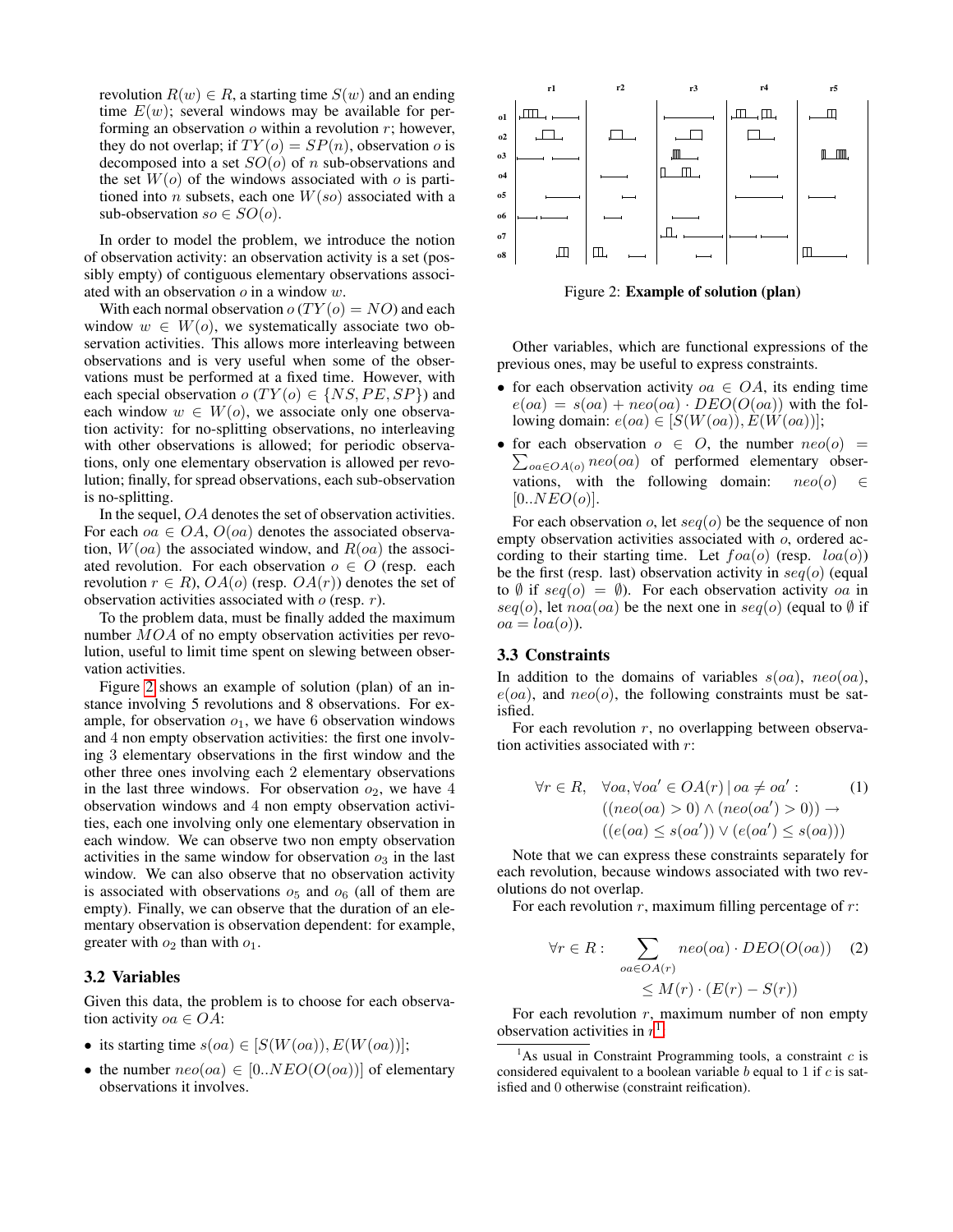$$
\forall r \in R: \sum_{oa \in OA(r)} (neo(oa) > 0) \le MOA \quad (3)
$$

For each no-splitting observation  $o$ , no hole in the sequence of non empty observation activities associated with  $o$ :

$$
\forall o \in O \quad | (TY(o) = NS), \quad \forall oa \in OA(o) : \quad (4)
$$

$$
(neo(o) > 0) \rightarrow \quad ((s(foa(o)) < s(oa) < s(baa(o)))
$$

$$
\rightarrow (neo(oa) > 0))
$$

For each no-splitting observation  $o$ , no interleaving with any other observation:

$$
\forall o \in O \quad | (TY(o) = NS), \ \forall oa \in (OA - OA(o)) : (5)
$$

$$
(neo(o) > 0) \rightarrow ( (s(foa(o)) < s(oa) < s(loa(o)))
$$

$$
\rightarrow (neo(oa) = 0))
$$

For each periodic observation  $\rho$  of periodicity  $p$  and of tolerance t, only elementary periodic observation activities:

$$
\forall o \in O \quad | (TY(o) = PE(p, t)), \quad \forall oa \in OA(o) : (6)
$$
  

$$
((0 \leq neo(oa) \leq 1) \land
$$
  

$$
(((neo(oa) > 0) \land (noa(oa) \neq \emptyset)) \rightarrow
$$
  

$$
((R(noa(oa)) > R(oa)) \land
$$
  

$$
(|R(noa(oa)) - R(oa) - p| \leq t))))
$$

For each spread observation o, maximum number of elementary observations associated with each sub-observation:

$$
\forall o \in O \mid (TY(o) = SP(n)), \quad \forall so \in SO(o) : (7)
$$

$$
\sum_{oa \in OA(o) \mid W(oa) \in W(so)} \text{neo}(oa) \leq NEO(o)/n
$$

Note that, for any observation  $o$ , the maximum number of associated elementary observations is enforced by the domain of  $neo(o)$ .

#### 3.4 Criteria

As usual in most of the real world applications, the definition of the optimization criterion is not as easy as the definition of the constraints is, mainly because of the presence of several not well defined conflicting criteria. After interaction with the *ISOC*, we adopted the following definition of the optimization criterion.

For each observation  $o$ , let  $q(o)$  be the quality associated with  $o$  in the current plan. The global criterion  $q$  to be maximized is defined as the normalized weighted sum of observation qualities:

$$
q = \frac{\sum_{o \in O} WE(o) \cdot q(o)}{\sum_{o \in O} WE(o)} \tag{8}
$$

For each observation  $o$ , let  $qc(o)$  be the completion quality of o and  $qr(o)$  be its realization quality. Let  $\alpha \in [0, 1]$  be a user defined constant which expresses the trade-off between observation completion and realization. The quality  $q(o)$  associated with *o* is defined as the weighted sum of completion and realization qualities of o:

$$
\forall o \in O : q(o) = \alpha \cdot qc(o) + (1 - \alpha) \cdot qr(o) \tag{9}
$$

For each observation  $o$ , the completion quality  $qc(o)$  depends on the percentage of completion of o:

$$
\forall o \in O: \tag{10}
$$
\n
$$
qc(o) = \left\{ \begin{array}{l} \frac{neo(o)}{NEO(o) \cdot PCA(o)} \text{ if } \left( \frac{neo(o)}{NEO(o)} \le PCA(o) \right) \\ 1 \text{ otherwise} \end{array} \right.
$$

The realization quality  $qr(o)$  of an observation depends on its type.

For each normal or no-splitting observation o, the objective is to finish  $o$  as early as possible after it started. Thus, the realization quality depends on the distance (in terms of revolutions) between the last and the first non empty observation activity associated with o. Let  $\delta(o) = R(loa(o))$  –  $R(foa(o))$  be this distance. Let  $\Delta_{max}(o)$  be the maximum value of  $\delta$ (*o*), obtained when the first and last observation activities associated with o are both non empty. Let  $\delta_{min}(o)$ be the minimum value of  $\delta$ (*o*) which could be obtained if the plan would contain only  $neo(o)$  elementary observations associated with  $o$  and no observation activity associated with any other observation.  $\Delta_{max}(o)$  can be precomputed and  $\delta_{min}(o)$  can be pre-computed for each possible value of  $neo(o).$ 

$$
\forall o \in O \mid (TY(o) \in \{NO, NS\}) : \tag{11}
$$
\n
$$
qr(o) = \begin{cases} 0 \text{ if } (neo(o) = 0) \\ 1 \text{ if } ((neo(o) \neq 0) \land (\delta_{min}(o) = \Delta_{max}(o))) \\ \frac{\Delta_{max}(o) - \delta(o)}{\Delta_{max}(o) - \delta_{min}(o)} \text{ otherwise} \end{cases}
$$

For each periodic observation  $o$ , the objective is to satisfy as well as possible the periodicity constraint. Thus, the realization quality depends on the sum of the deviations from the period. Let  $sd(o)$  =  $\sum_{oa \in OA(o)|((neo(oa) > 0) \land (noa(oa) \neq \emptyset))} |R(noa(oa)) - R(oa)$  $-p$ | be this sum.

$$
\forall o \in O \mid (TY(o) = PE(p, t) : \tag{12}
$$
\n
$$
qr(o) = \begin{cases} 0 \text{ if } (neo(o) = 0) \\ 1 \text{ if } (neo(o) = 1) \\ 1 - \frac{sd(o)}{(neo(o) - 1) \cdot t} \text{ otherwise} \end{cases}
$$

Finally, for each spread observation  $o$ , its realization quality is defined as the mean value of the realization qualities of its associated no-splitting sub-observations:

$$
\forall o \in O \quad | \left( TY(o) = SP(n) : \right. \tag{13}
$$
\n
$$
qr(o) = \frac{\sum_{so \in SO(o)} qr(so)}{n}
$$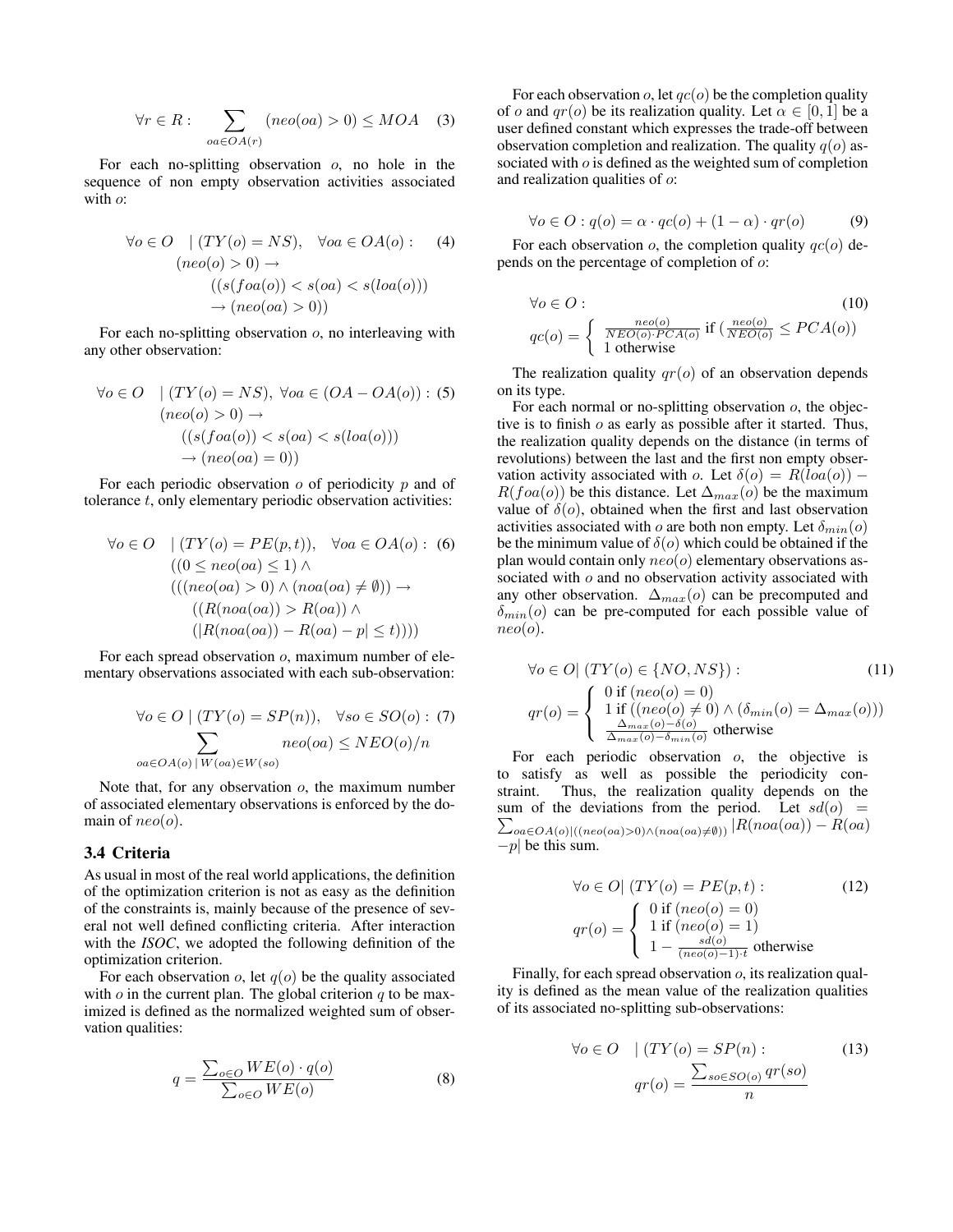

<span id="page-4-0"></span>Figure 3: Current plan, with all the non empty observation activities

All the defined qualities q,  $q(o)$ ,  $qc(o)$ , and  $qr(o)$  take their value between 0 and 1.

# 3.5 Problem size

The instance associated with the *AO* we worked on (covering period from August 2007 to August 2008) involves 123 revolutions and 35 observations, which generate 2731 observation activities: one or two per pair made of an observation and a possible associated window. The number of elementary observations associated with an observation is between 1 and 1023, with most of the observations requiring several hundreds of elementary observations.

As a consequence, if we consider only variables  $neo(oa)$ , we get 2731 variables whose domain size is between 2 and 1024.

## 4. A local search algorithm

The main features of the algorithm we designed and implemented are the following ones:

• it is a local search algorithm; such a choice is justified by the size of the instances to be solved which precludes the use of complete optimal algorithms, such as a systematic tree search;



<span id="page-4-1"></span>Figure 4: Current completion percentage of each observation

- the algorithm systematically starts from an empty plan, which is obviously consistent; it maintains a current plan and it modifies it iteratively using two kinds of local move: either the enlargement of an observation activity oa (by adding to oa as many as possible elementary observations), or the enlargement of an observation activity oa after the removal of another non empty observation activity  $oa'$  in the same revolution (by removing all the elementary observations associated with  $oa'$  and then adding to oa as many as possible elementary observations); at each step of the algorithm, consistency of the current plan is maintained: all the constraints presented in Section 3.3, from 1 to 7, are satisfied;
- at each step of the algorithm, only a small subset of the set of possible local moves is pre-selected; pre-selection is necessary because of the huge number of observation activities and thus of possible local moves; evaluating each of them would dramatically decrease the number of local moves per time unit and thus the global algorithm performance; pre-selection uses a combination of heuristic and random choices (for example, to choose randomly a non empty observation activity to be removed among those of lowest priority);
- at each step of the algorithm, all the pre-selected local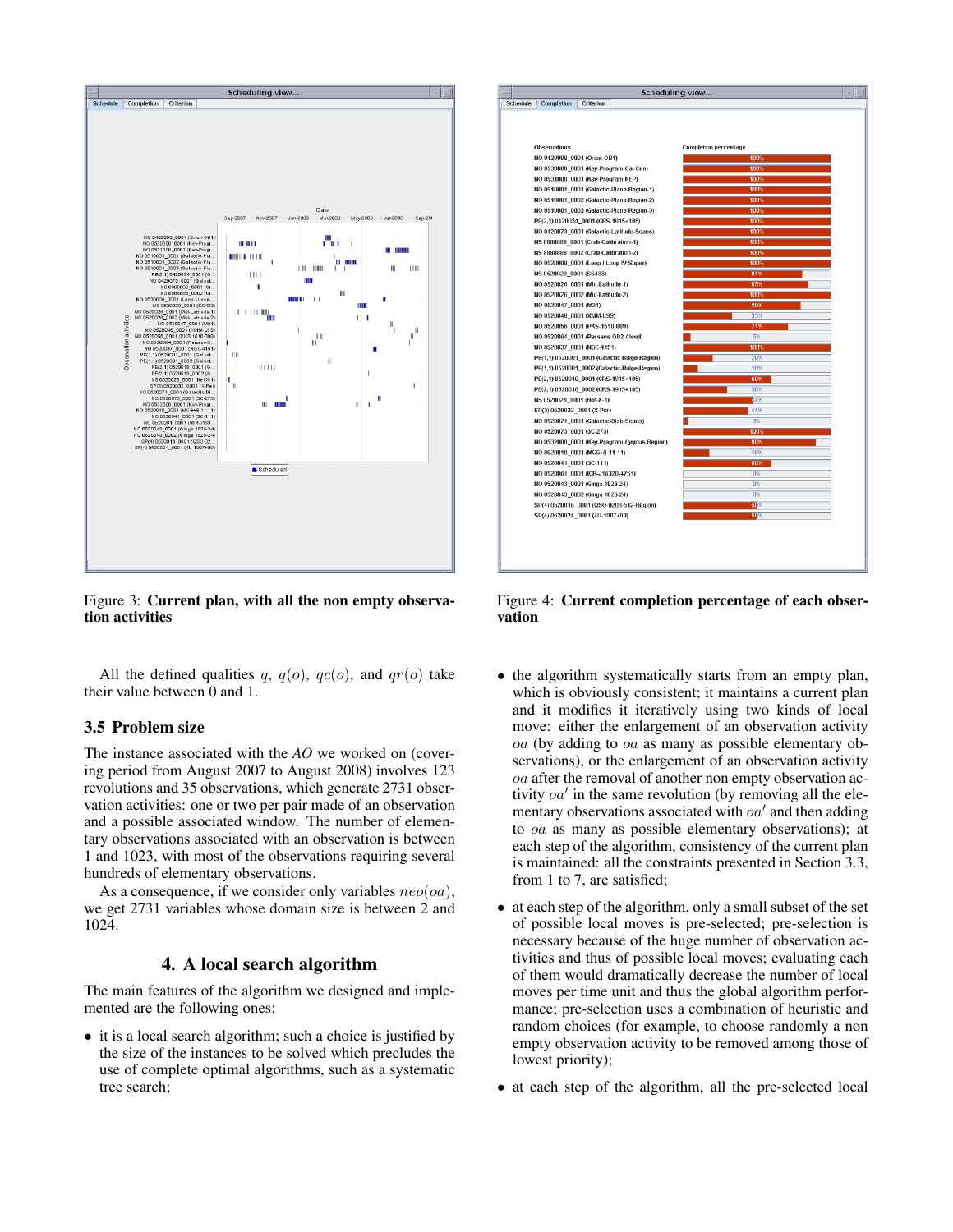

<span id="page-5-0"></span>Figure 5: Evolution of the plan quality and best quality found so far

moves are evaluated via an estimation of their positive or negative impact on the plan quality; one of them is then randomly selected among those of highest estimated impact; the selected local move is effectively applied if the estimated impact is strictly positive and applied with a probability  $P$  if the estimated impact is negative or null;

- in order to avoid cycles around local optima, a tabu list of the T previous local moves is maintained; at each step of the algorithm, all the local moves that belong to the current tabu list cannot be selected;
- in order to diversify the search, the algorithm is regularly restarted from an empty plan; more precisely, it is restarted each time a maximum number L of local moves without any strict improvement in the quality of the best plan found is reached;
- the whole local search algorithm is built on top of the core *APSI* framework [\(Cesta and Fratini 2008\)](#page-7-3) it uses as a subroutine in order to answer at each step of the algorithm questions such as "What is the maximum number of elementary observations that can be added to an observation activity *oa* within a revolution  $r$ , given all the other observation activities currently present within  $r$ ?"; the core *APSI* framework is also used to maintain a flexible schedule of the observation activities in each revolution.

|                                                    | Criterion value: 0.9709991975077112 |                                           |                                          |  |
|----------------------------------------------------|-------------------------------------|-------------------------------------------|------------------------------------------|--|
|                                                    |                                     |                                           |                                          |  |
| observation                                        |                                     |                                           |                                          |  |
| NO 0420008_0001 (Orion-OB1)                        | qc(0)<br>1.0                        | qr(0)<br>1.0                              | q(0)<br>1.0                              |  |
| NO 0530000_0001 (Key-Program-                      | 1 N                                 | 0.09090909090909091                       | 0.9545454545454545                       |  |
| NO 0531000_0001 (Key-Program-                      | 1.0                                 | 0.972972972972973                         | 0.9986486486486487                       |  |
| NO 0510001 0001 (Galactic-Plane-                   | 1.0                                 | 0.1875                                    | 0.959375                                 |  |
| NO 0510001 0002 (Galactic-Plane-                   | 1.0                                 | 0.36231884057971014                       | 0.9681159420289854                       |  |
| NO 0510001 0003 (Galactic-Plane  1.0               |                                     | 0.46                                      | 0.973                                    |  |
| PE(2,1) 0420034 0001 (GRS-1915                     | 1.0                                 | 0.75                                      | 0.9875                                   |  |
| NO 0420073 0001 (Galactic-Latitu                   | 1.0                                 | 1.0                                       | 1.0                                      |  |
| NS 8888888_0001 (Crab-Calibratio                   | 1.0                                 | 1.0                                       | 1.0                                      |  |
| NS 8888888 0002 (Crab-Calibratio                   | 1.0                                 | 1.0                                       | 1.0                                      |  |
| NO 0520008 0001 (Loop-I-Loop-IV                    | 1.0                                 | 0.28169014084507044                       | 0.9640845070422535                       |  |
| NS 0520029 0001 (SS433)                            | 1.0                                 | 1.0                                       | 1.0                                      |  |
| NO 0520026 0001 (Mid-Latitude-1)                   | 0.85                                | 0.05194805194805195                       | 0.8100974025974026                       |  |
| NO 0520026 0002 (Mid-Latitude-2)                   | 1.0<br>0.4                          | 0.20270270270270271                       | 0.9601351351351352                       |  |
| NO 0520047 0001 (M31)<br>NO 0520048_0001 (XMM-LSS) | 0.3333333333333333                  | 0.9918032786885246<br>0.38016528925619836 | 0.4295901639344263<br>0.3356749311294766 |  |
| NO 0520056 0001 (PKS-1510-089)                     | 0.7142857142857143                  | 0.5083333333333333                        | 0.7039880952380952                       |  |
| NO 0520064 0001 (Perseus-OB2-                      | 0.17647058823529413                 | 0.49586776859504134                       | 0.19244044725328152                      |  |
| NO 0520037_0001 (NGC-4151)                         | 1.0                                 | 1.0                                       | 1.0                                      |  |
| PE(1,1) 0520001_0001 (Galactic-B                   | 0.22727272727272727                 | 1.0                                       | 0.26590909090909093                      |  |
| PE(1,1) 0520001 0002 (Galactic-B                   | 0.11764705882352941                 | 1.0                                       | 0.16176470588235298                      |  |
| PE(2.1) 0520018 0001 (GRS-1915                     | 0.555555555555556                   | 1.0                                       | 0.577777777777778                        |  |
| PE(2,1) 0520018_0002 (GRS-1915                     | 0.2222222222222222                  | 0.0                                       | 0.2111111111111108                       |  |
| NS 0520028 0001 (Her-X-1)                          | 1.0                                 | 1.0                                       | 1.0                                      |  |
| SP(3) 0520032 0001 (X-Per)                         | 0.5                                 | 0.6153846153846153                        | 0.5057692307692307                       |  |
| NO 0520071 0001 (Galactic-Disk-                    | 0.0                                 | 0.0                                       | 0.0                                      |  |
| NO 0520073_0001 (3C-273)                           | 1.0                                 | 0.2564102564102564                        | 0.9628205128205127                       |  |
| NO 0532000 0001 (Key-Program-                      | 1.0                                 | 0.1323529411764706                        | 0.9566176470588235                       |  |
| NO 0520010 0001 (MCG+8-11-11)                      | 0.1875                              | 0.9836065573770492                        | 0.2273053278688525                       |  |
| NO 0520044 0004 /30-4445                           | n s                                 | 0.45454545454545453                       | 0.5007070707070707                       |  |

<span id="page-5-1"></span>Figure 6: Completion, realization, and aggregate quality of each observation in a plan

To sum up, the resulting algorithm performs a local search which starts from an empty plan and uses specific local moves, stochastic heuristics to select, to choose, and to accept local moves, a tabu list to avoid cycles in the sequence of local moves, and restarts to diversify the search. It tries to combine the best ideas present in state-of-the-art local search algorithms such as hill-climbing search, tabu search, and simulated annealing [\(Aarts and Lenstra 1997\)](#page-7-4).

Inside the algorithm, the basic scheduling questions are managed by the core *APSI* framework which is able to reason in a generic way on tasks, temporal constraints, and resource constraints. However, other questions, such as the satisfaction of special constraints associated with special observations (no-splitting, periodic, and spread ones) or the optimization of the plan quality, are managed by the algorithm itself, outside from the core *APSI* framework.

# 5. The AIMS tool

The user can run the *AIMS* tool by specifying:

- the directory where the data are available;
- $\bullet$  the number N of plans he/she wants; the tool will therefore provide him/her with the  $N$  best plans found;
- the maximum CPU time he/she is ready to spend;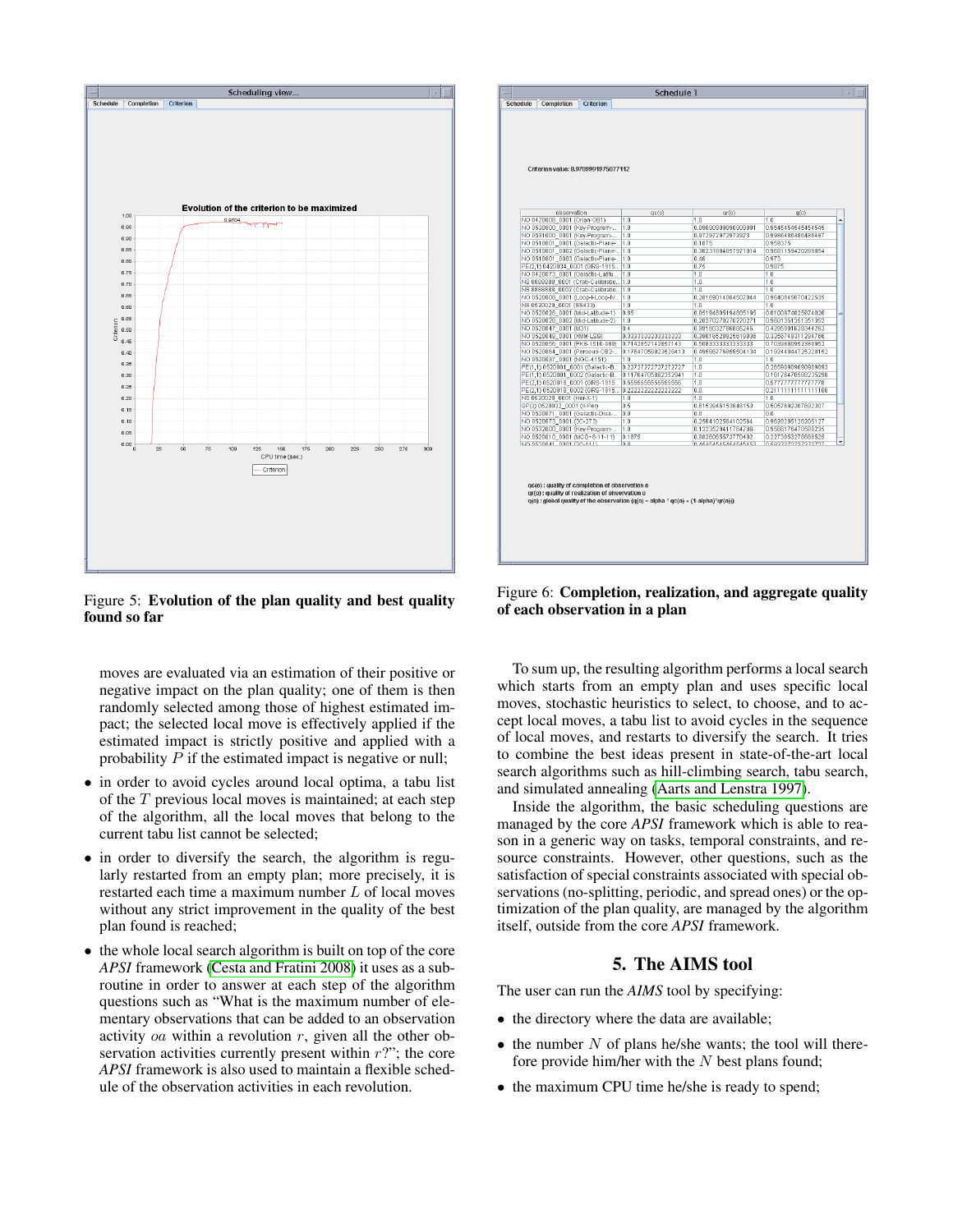

<span id="page-6-0"></span>Figure 7: Zoom on a part of a plan

- the trade-off  $\alpha$  between observation completion and realization quality (see Equation 9);
- the maximum number  $MOA$  of non empty observation activities per revolution (see Constraint 3).

An advanced user can play with other algorithmic parameters such as:

- $\bullet$  the maximum number  $L$  of local moves without any strict improvement in the quality of the best plan found which triggers a restart of the algorithm from an empty plan;
- the length  $T$  of the tabu list;
- the probability  $P$  of acceptance of a local move which does not increase the plan quality.

After starting the algorithm, he/she can follow its evolution by looking at three windows:

- a first one which shows the current plan with all the non empty observation activities (see Figure [3\)](#page-4-0);
- a second one which offers another view of the current plan by showing the completion percentage of each observation (see Figure [4\)](#page-4-1);
- the third one which shows the evolution of the plan quality and the best quality found so far (see Figure [5\)](#page-5-0).

In the first two figures, observations are ordered from top to bottom by decreasing priority.

In the third figure, we can observe an increasing quality phase which corresponds to an initial filling of the plan starting from an empty one (only local moves of type enlargement), followed by a relative stagnation phase with small increases or decreases in quality which correspond to successive local moves of type removal-enlargement.

When the algorithm stops, the user can visualize the  $N$ best plans produced by looking at each of them in three windows. As the previous ones, the first two windows show all the non empty observation activities and the completion percentage of each observation. The third window details information about each observation, by giving its completion quality, its realization quality, and its resulting aggregated quality (see Figure [6\)](#page-5-1). In the first window, the user can zoom on any part of the plan (see Figure [7](#page-6-0) where revolutions are separated by thin vertical lines and where we can observe no-splitting observations, such as Observation 12, and periodic observations such as Observation 21 of periodicity 1 and tolerance 1 and Observation 23 of periodicity 2 and tolerance 1, all properly scheduled).

On the instance described in Section 3.5, the algorithm takes in general only some minutes to get plans whose quality is close to 0.97 or 0.98 *i.e.*, very close to 1 which is an upper bound on the plan quality. That means that, in the worst case, the best quality obtained is only 2 or 3% below the optimal one. Moreover, the time that the algorithm takes to get this result (some minutes) must be compared with the days of manual work that the *ISOC* should spend until now to get results of similar quality.

The integration of the *AIMS* tool in the chain of software components dedicated to the scientific operations of the *INTEGRAL* mission and its operational evaluation are currently in progress at *ESAC* in Madrid.

On the other hand, the *AIMS* tool has been successfully reused by the team of the *Politecnico di Milano* to deal with the third *APSI* case study: long-term planning for the *XMM-Newton* satellite (see [\(Lavagna and Castellini 2009\)](#page-7-5)). Although *XMM-Newton* planning constraints and criterion significantly differ from the *INTEGRAL* ones, changes in the model and in the algorithm required only some weeks of work.

### 6. Discussion

In parallel with the development of the *AIMS* tool, we experimented the use the commercial *OPL* tool (http://www.ilog.com/products/oplstudio/) on the same problem. *OPL* is a high level modeling language for constrained optimization problems. To solve them, it uses either *CPLEX* which is able to handle linear and integer linear programming problems (with linear constraints and criterion), or *CP Optimizer* which is able to handle discrete constrained optimization problems (with constraints and criterion which may be not linear, but domains which must be finite). *CP Optimizer* has been recently extended to better handle resource constrained scheduling problems. It allows especially *interval* variables and temporal constraints on them to be defined. It allows for example a *noOverlap*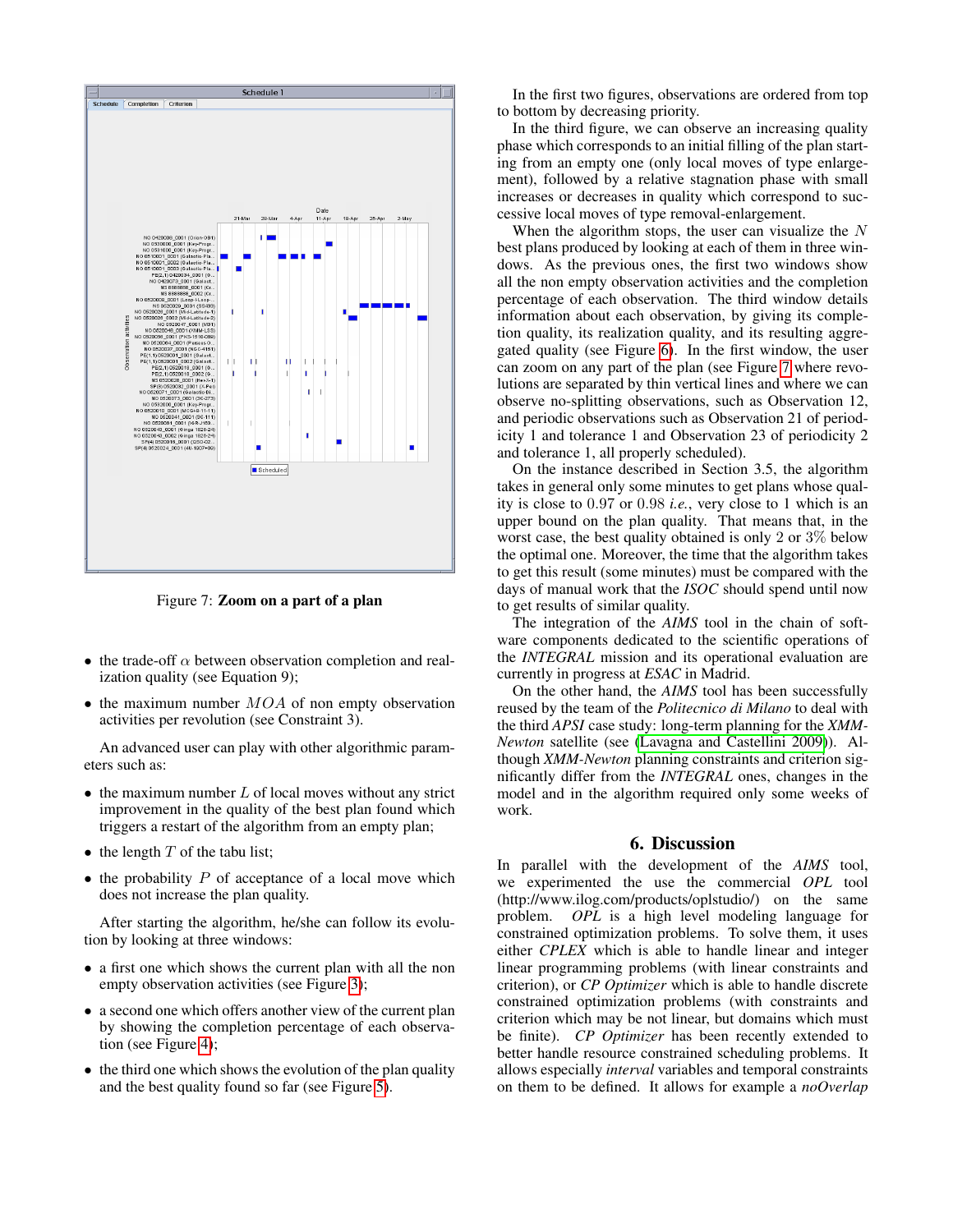constraint on a set I of intervals to be defined. This constraint enforces that all the intervals in I be disjoint. We wanted to evaluate the efficiency of the scheduling functionalities introduced in *CP Optimizer* on a real world resource constrained scheduling problem. In terms of modeling, we managed to model the *INTEGRAL* long-term planning problem as described in Section 3. In terms of solving, one of the main advantages of using generic constrained optimization tools such as *CP Optimizer* is there is almost nothing to do: only if necessary, to set as well as possible the few search parameters to which the user can access, such as for example the order in which variables are assigned and values are chosen.

Unfortunately, we did not manage to get with *CP Optimizer* plans of the same quality as the plans we managed to get with *AIMS*. For example, on the instance described in Section 3.5, *CP Optimizer* takes some tens of minutes to get plans whose quality is close to 0.90 and remains at this level after several hours of computing. We think that this is not due to some inefficiency of the algorithms associated with *CP Optimizer*. It is established that they are efficient enough to solve many real world optimization problems. This may be partially due to the huge size of the instance to be solved: some thousands of variables with some hundreds of possible values for each of them. However, we think that the main reason for such results is the difference between the search strategies used in *CP Optimizer* and *AIMS*. *CP Optimizer* uses an iterated stochastic greedy search enhanced by constraint propagation, where each greedy search is followed by a limited number of backtracks and a restart from an empty assignment with a increased number of allowed backtracks. On the other hand, *AIMS* uses an iterated hill-climbing stochastic local search in the set of consistent plans. We conjecture that, at least on the class of scheduling problems we considered, a local search which tries to iteratively improve a solution is far more efficient than a greedy search which tries to iteratively produce a better solution from scratch.

To be fair, we must stress that *OPL* is a generic tool whereas *AIMS* is a specific tool which has been especially tuned for the *INTEGRAL* long-term planning problem. If a new constraint should be introduced or if the definition of a constraint or of the criterion should be modified, with *OPL*, we would have only to modify the model whereas, with *AIMS*, we would have to modify the algorithm itself. As usual, efficiency must be paid and there is no free lunch!

Another sensible option would have been to use the free *COMET* tool (http://www.comet-online.org/). As *OPL* does, *COMET* offers a high level modeling language for discrete constrained optimization problems. Whereas *CP Optimizer* is black box on which the user has a strictly limited influence, *COMET* allows the user to design and to tune its own local search algorithm. However, *COMET* does not offer the scheduling functionalities that *CP Optimizer* and the core *APSI* framework both offer.

Finally, the main lessons we draw from this work are the following ones:

• it is possible to build an unambiguous mathematical

model of the *INTEGRAL* long-term planning problem, including the definition of the constraints and of the criterion to be optimized;

- the core *APSI* framework is able to manage efficiently the basic scheduling constraints, such as the constraints of no overlapping between observation activities within each revolution;
- it is possible to build on top of the core *APSI* framework a tool able to guarantee the satisfaction of specific constraints and the optimization of a complex criterion;
- a tuned hill-climbing stochastic local search algorithm which combines the best ideas present in state-of-the-art local search algorithms can produce very good results in terms of plan quality and computing time;
- what previously required some days of manual work requires now only a few minutes of computing.

## Acknowledgements

We would like to thank Alessandro Donati and Nicola Policella from *ESOC* for their support in the *APSI* study and all the members of the *APSI* team for fruitful exchanges. Special thanks to Amedeo Cesta and Simone Fratini from ISTC-CNR who developed the core *APSI* framework and helped us to use it properly. Finally, many thanks to Erik Kuulkers, Peter Kretschmar, and Delphine Anger from the *ISOC* at *ESAC* who helped us to understand and to model the *INTEGRAL* long-term planning problem and supported our work with enthusiasm.

## References

- <span id="page-7-4"></span>[Aarts and Lenstra 1997] Aarts, E., and Lenstra, J., eds. 1997. *Local Search in Combinatorial Optimization*. John Wiley & Sons.
- <span id="page-7-3"></span>[Cesta and Fratini 2008] Cesta, A., and Fratini, S. 2008. The Timeline Representation Framework as a Planning and Scheduling Software Development Environment. In *Proceedings of the 27th PlanSIG-08 Workshop*.
- <span id="page-7-2"></span>[Kramer, Barbulescu, and Smith 2007] Kramer, L.; Barbulescu, L.; and Smith, S. 2007. Understanding Performance Tradeoffs in Algorithms for Solving Oversubscribed Scheduling. In *Proc. of the 22nd National Conference on Artificial Intelligence (AAAI-07)*, 1019–1024.
- <span id="page-7-5"></span>[Lavagna and Castellini 2009] Lavagna, M., and Castellini, F. 2009. Advanced Planning and Scheduling Initiative's XMAS tool: AI for automating scheduling of XMM-Newton long term plan. Submitted to 6th International Workshop on Planning and Scheduling for Space (IWPSS-09).
- <span id="page-7-1"></span>[Smith 2004] Smith, D. 2004. Choosing Objectives in Over-Subscription Planning. In *Proc. of the 14th International Conference on Artificial Intelligence Planning and Scheduling (ICAPS-04)*, 393–401.
- <span id="page-7-0"></span>[Steel et al. 2009] Steel, R.; Niezette, M.; Cesta, A.; Oddi, A.; Fratini, S.; Cortellessa, G.; Verfaillie, G.; Pralet, C.; Lavagna, M.; Brambilla, A.; Castellini, F.; Donati, A.; and